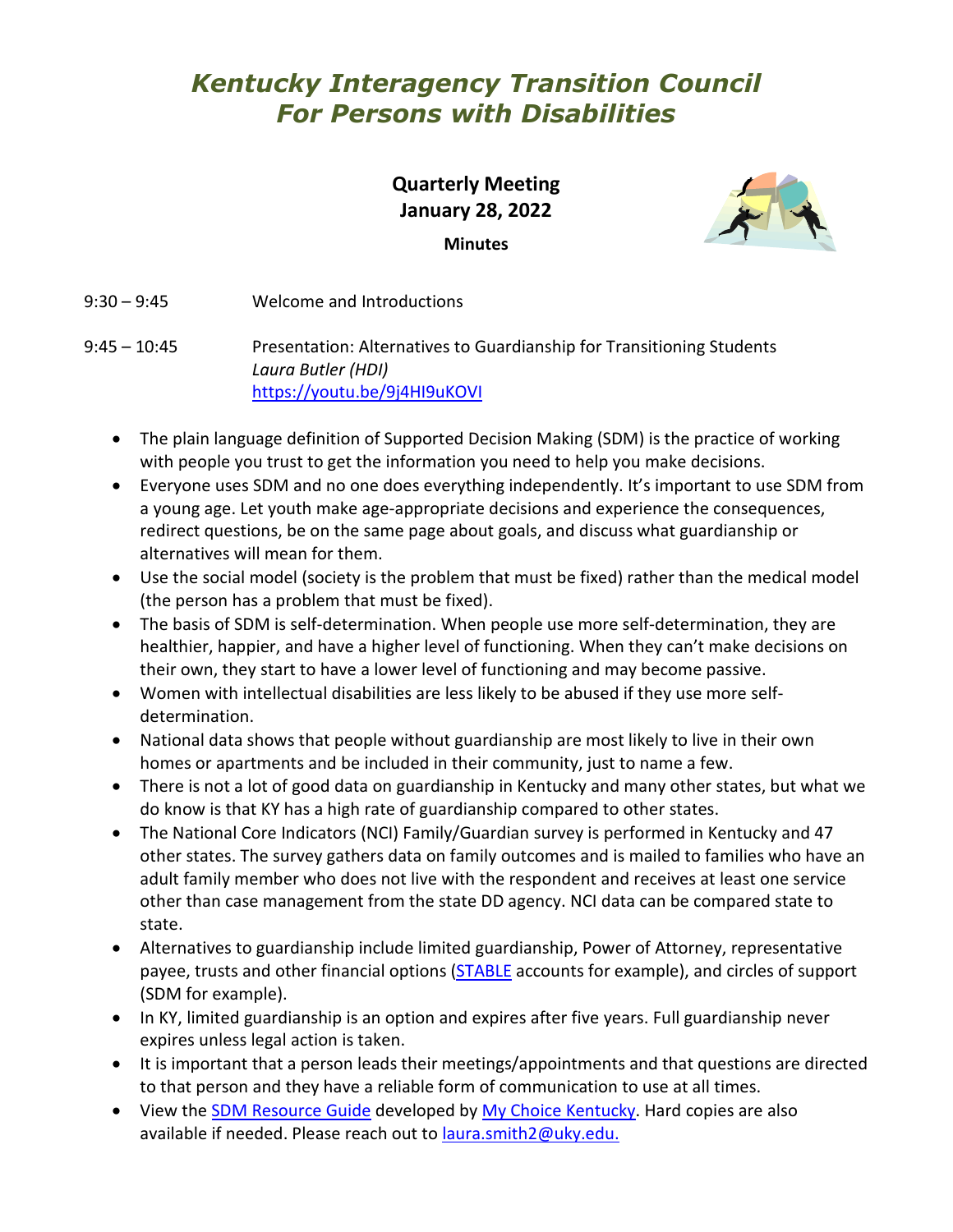- My Choice Kentucky is a partnership between the University of Kentucky Human Development Institute and Kentucky Protection & Advocacy. P&A provides legal/technical assistance. HDI's role is more education and technical assistance. The project is funded by the Commonwealth Council on Developmental Disabilities (CCDD).
- Other My Choice Kentucky Resources and Tools:
	- o [PRACTICAL Tool](https://www.americanbar.org/groups/law_aging/resources/guardianship_law_practice/practical_tool/) helps people determine if guardianship is needed.
	- o [The Arc-Guardianship Myths](http://thearc.org/wp-content/uploads/2020/09/Guardianship-Myths-Center-for-Future-Planning.pdf)
	- o [Finding the Right Fit web tool](https://eji.courtlms.org/catalog/info/id:140,cms_featured_course:1)
	- o [National Resource Center on SDM](http://www.supporteddecisionmaking.org/)
	- o [Center on Youth Voice/Youth Choice](https://youth-voice.org/) focused on using alternative guardianship for transition age youth (WIOA definition). They are accepting applications for states to become part of the community practice and if selected would work together and discuss what they're doing for alternative guardianship within that age range. HDI will be applying soon. If you're interested in being part of this team email [laura.smith2@uky.edu.](mailto:laura.smith2@uky.edu)
- First textbook on SDM: Supported Decision-Making (Theory, Research, and Practice to Enhance Self-Determination and Quality of Life). Written by pioneers of self-determination.
- A plain language version of this book: Supported Decision-Making: From Justice for Jenny to Justice for All! The forward was written by Jenny Hatch and she was the first person to have her rights restored in the U.S. using SDM.
- Rights have been restored in counties across the state: Adair, Fayette, Jefferson, Jessamine, Mercer, Pulaski, and Todd. We're making impact across the state – educating the court and other systems on SDM and alternatives to guardianship.
	- $\circ$  Susie was the first person in Kentucky to have her rights restored. Susie made a vision board and brought it to court to help show the judge that she's able to think through things and make plans/goals. Her appointed attorney took the time to meet with her team and learn how Susie uses SDM and was able to argue that point in court. Most appointed attorneys do not take this step.
	- $\circ$  Judith is another person we worked with. She had her rights restored and ran through the court fountain with her supporter to celebrate. She had a great relationship with her guardian, but it wasn't what she wanted.
- Videos:
	- o [Dawn: used SDM to avoid guardianship](https://www.youtube.com/watch?v=80D-VQfAZeg)
	- o [Clayton: had rights restored](https://www.youtube.com/watch?v=6Is4ifO4dmM)
	- o [Stella: parent/former guardian](https://www.youtube.com/watch?v=hbDjso6utCw)
- Questions/discussion:
	- o Lou-Ann/Veronica teachers and parents need to know that guardianship isn't something you have to do immediately at the age of 18 and need to be informed of alternatives. Guardianship is forever and can also be a barrier to getting a driver's license or getting a job.
	- o Merissa the annual Kentucky Exceptional Children's Conference would be a great place to spread information about guardianship and alternatives.
	- $\circ$  Robbin we should investigate adding this information in the transition section of the IEP guidance document that KDE puts out.
	- o Laura may be able to mention guardianship alternatives in the transfer of rights letters.
	- o Laura/Tony transition age youth is group we would like to focus on more. If we can keep them out of guardianship, then the work of having rights restored doesn't have to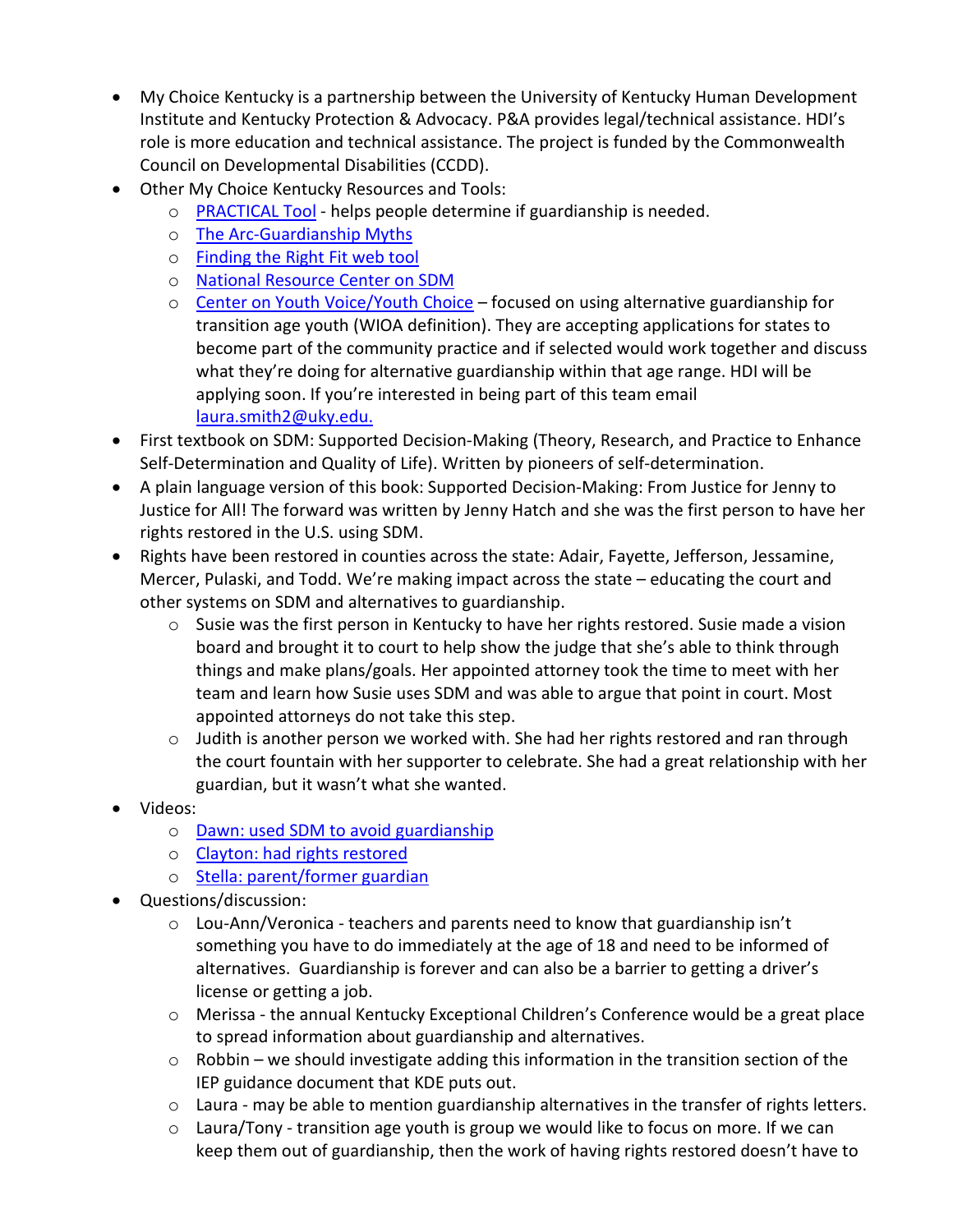be done. Guardians will tell you that they have people on their caseload that don't need to be there. The system is overburdened and can't work the way it's supposed to. People are pushing on the federal legislation side to get more funding to do better tracking with guardianship. Right now, the data isn't there because everything is so fragmented with a state. NCI is not perfect because it's only a subgroup of people. Some people know they're in a guardianship and others don't.

- o Jonathan fits neatly into the curriculum for self-advocacy which is one of the five required services for pre-ETS services. Not every student who receives pre-ETS will need this information. Can give them information to take home to their parents so they know their options.
- $\circ$  Kelly huge for kids to understand this and get it to their level.
- o Lou Ann self advocacy can start at IEP meeting level. Students should be taught why they're being involved in their IEP meetings. Help them learn how to be better decision makers.
- $\circ$  Carrie involve the student by asking them if they know what guardianship is. Put the words out there for them to hear.
- $\circ$  Dorothy we're happy to add a pamphlet in the information we send to our teachers already. Good idea to spread this information to VR counselors so that they can share with students individually.
- 10:45-11:00 Break
- 11:00-11:50 Agency Updates

#### **OVR (Jonathan White)**

- We continue to fill out the transition services branch. Veronica is putting together a great team. We've added three staff since the last KITC meeting. We have one pre-ETS coordinator in each of the five regions. We now have an administrative specialist for the branch and are looking to hire a sixth pre-ETS coordinator to be placed where they're needed most. Pre-ETS coordinators are working with potentially eligible students, and they determine when it's appropriate for student to apply for VR services.
- OVR is getting closer to fully implementing a new pre-VR system which will help us track students and link with our case management system. Referrals will be put in the system by providers so that we will be able to track services and payments. We have some providers piloting this in each region. Hoping for a full rollout before the next school year.
- KCTCS has terminated their contract with OVR for providing pre-ETS. Monday (January 31, 2022) is their final day. People that were working for KCTCS have applied to provide pre-ETS in their area outside of the KCTCS umbrella. Hoping we can continue providing service to those students that were already receiving services.
	- (Dorothy Jenkins) Owensboro Community College will be the only college out of KCTCS providing pre-ETS services. Coops are in some of these schools as well and we're happy to have those services.
- It's been challenging figuring out how to provide outstanding services while following the WIOA regulations with a limited number of staff. We keep losing staff every week.
- Excited about our progress; we have good things on horizon.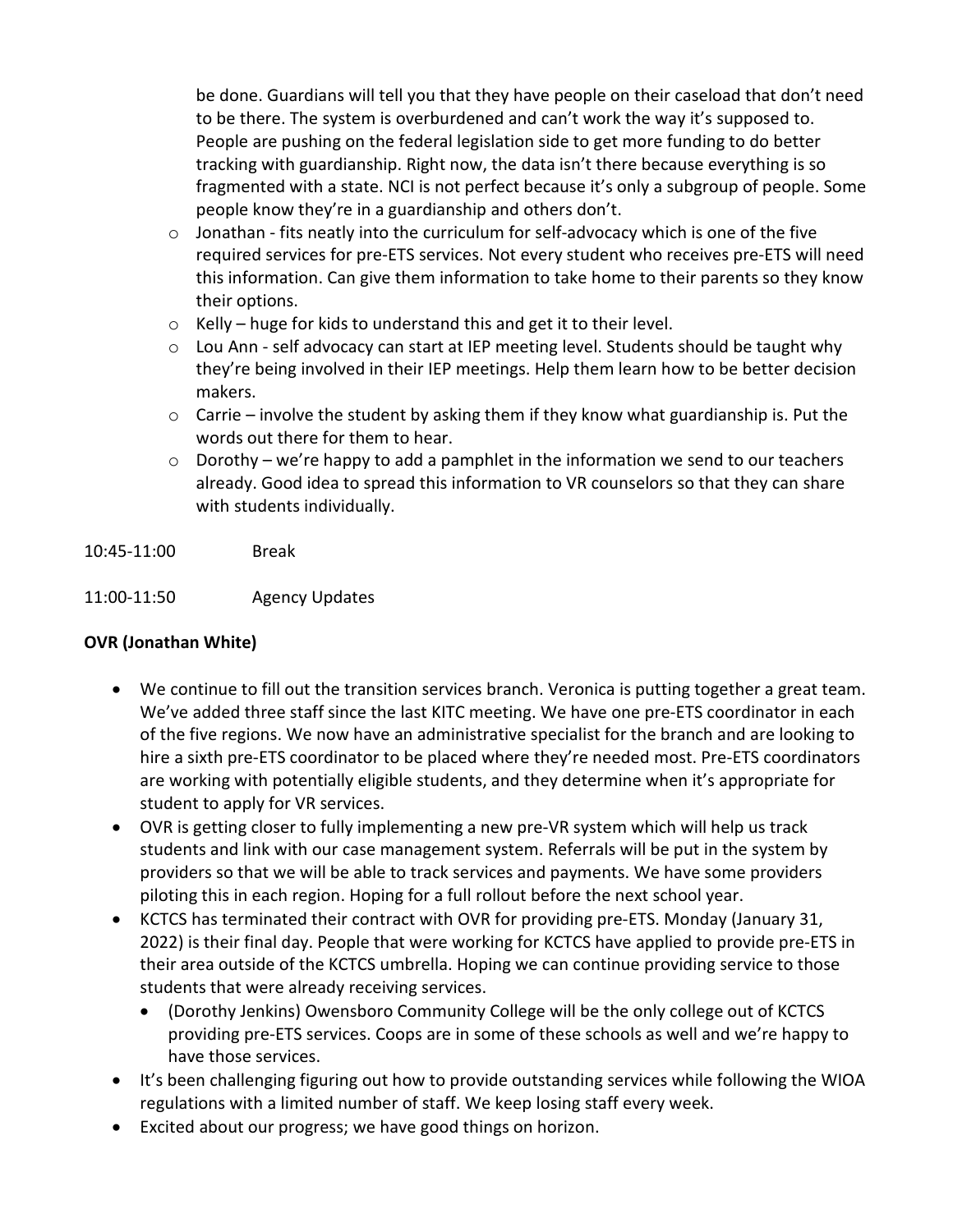#### **KDE - Division of IDEA Implementation and Preschool Guidance and Support Branch (Allison Johnson)**

- American Rescue Plan transition team continues to work on all of transition.
- Entering monitoring season. Focused on that right now.

#### **KDE – American Rescue Plan- OSEEL (Lynn Petrey)**

- Added Traci Sharp to our team. Traci is a former DOSE and a great addition to our team.
- Not much new on transition side. Waiting on projects we have in development to get approval to move forward.

#### **KDE – Office of Career and Technical Education (Luv-Tesha Robertson)**

• Per Sherri Craig: new supplemental guidance has been released regarding work-based learning for the career work experience certification. Guidance is availabl[e here.](https://www.education.ky.gov/CTE/cter/Pages/cteexcepchild.aspx) Gives additional guidance for students to meet minimum 40-hour work-based learning if pursing career readiness in a HS alterative diploma course of study.

#### **P&A (Robbin Richie)**

• Following 87 bills during this legislative season. [Updates](http://www.kypa.net/) are posted weekly.

#### **KY-SPIN (Kellie Smith)**

- Hired two new staff: Amber Ham (Transition Age Parent Educator) and Nick Carpenter (Youth Educator).
- Will hold a transition conference in March and there will be two tracks one for parents and one for young adults. The parent track will focus on different diploma types, guardianship, and the IEP transition plan. Nick will focus on student input in their transition plan and transition into adulthood.

#### **CWTP/HDI (Jill Griffiths)**

- Districts are still hiring Employment Specialists and we're conducting their training.
- Quarterly call ins are not mandatory. We discuss comprehensive vocational assessments and we're continually trying to improve those. Next training is about exit meetings and job placement. Will go over general things we find out of compliance as we conduct reviews.
- Finishing the 20-21 school year program reviews.
- Providing field technical assistance on a daily basis.

#### **HDI Summer Leadership Camp; Support Higher Education Project (Teresa Belluscio)**

- Kudos to everyone we work with at OVR. OVR keeps moving forward and working hard despite barriers.
- Pre-ETS study update: looking at students ages 14-16 with significant disabilities. We go into schools to do the study. Teaching nine 1-hour lessons and providing community-based experience. Five counties are interested (Madison, Jessamine, Boone, Floyd, Breathitt). We'll be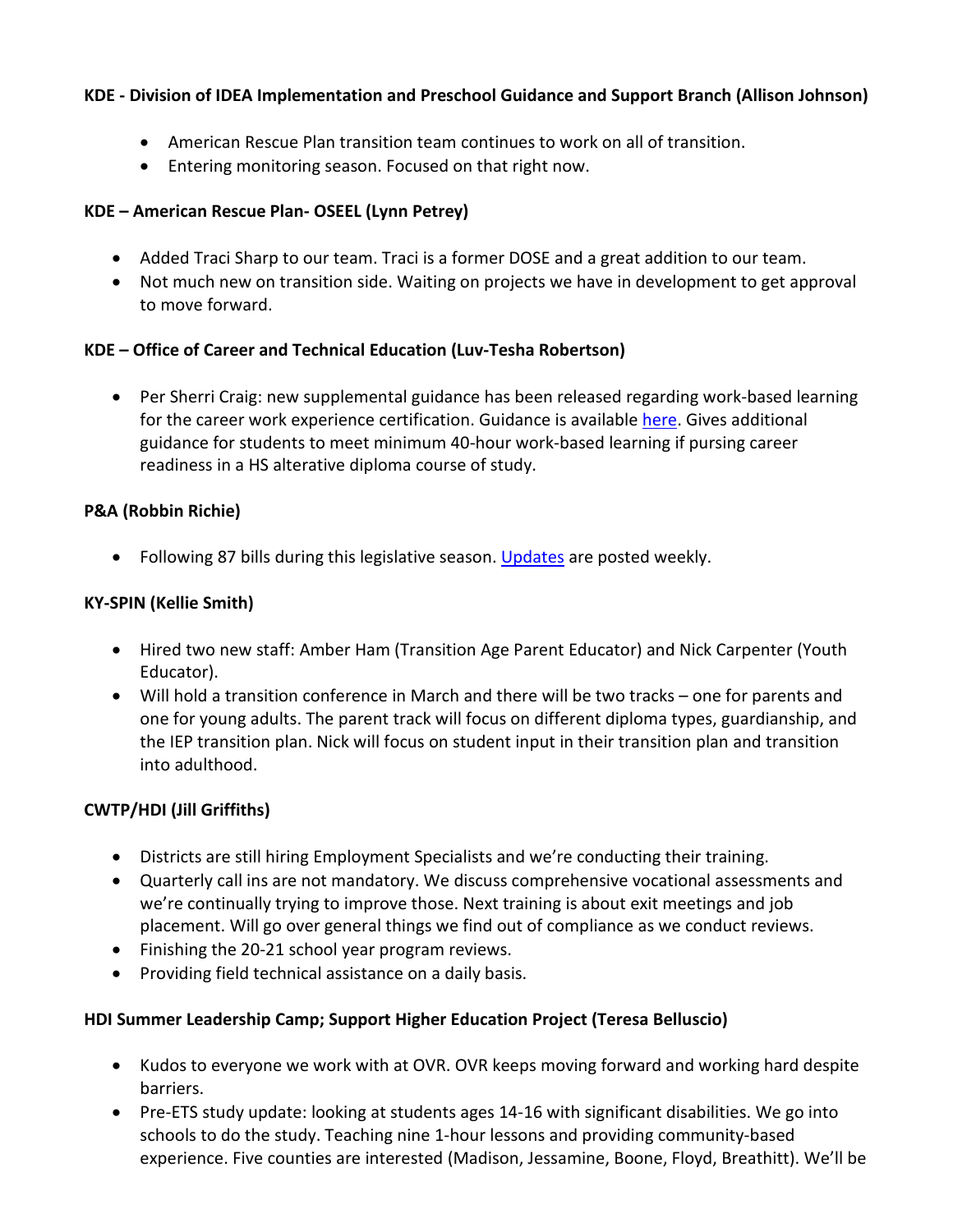getting started at Madison Co. soon. We need 10 groups of 5 for the whole study. End goal is a pre-ETS tool kit that everyone can use.

• Summer leadership experience camp update: working on this right now.

#### **GRREC (Katrinka Wagoner)**

• Marisa Duarte is facilitating RIT in our region. She took job as Assistant Director in one of our districts.

#### **NKCES (Merissa Waddey)**

- Still attempting to run the transition professional learning network. Participation is low with teachers/administrators.
- We're growing our website. Encourage you to use and share. Helpful for post-secondary staff and parents. Need input to make sure we're representing full spectrum of students we're serving.
	- o NKCES online training site:<http://bit.ly/nkcesonlinetraining>
	- o NKCES transition services:<http://bit.ly/nkcestransition>

### **SESC (April Brock)**

- Monthly RIT meetings.
- Quarterly transition cadre with HS teachers. Several DOSE's participate as well. Lou-Ann is scheduled to come in March and discuss YOYO data.
- Amber is doing pre-ETS. She sends out monthly pre-ETS activities and they're called "Transition Tuesdays" and are held the last Tuesday of each month. These are activities teachers can use with students.

#### **GLEC (Kelly Dockery-Brooks)**

- Providing pre-ETS for JCPS students. Getting into schools and building relationships. Meet with each school at least twice per month. A couple more schools interested in our services and we're hoping to get them started in February.
- GLEC and OVEC work together on a combined RIT and meet month. Book study right now.

#### **OVEC (Carrie-Stith Webster)**

- In five districts and meeting with students twice per week. Trying to increase presence in a couple of other districts.
- Not involved with RIT because when they meet, I'm in schools.
- Meeting in a couple of weeks to start working with districts to get more peer support group programs started.

# **KYPSO/HDI (Tony LoBianco)**

- The YOYO will open April  $1<sup>st</sup>$ .
- This is not a year that we're requiring returning interviews to be retrained. New interviews always need to be trained.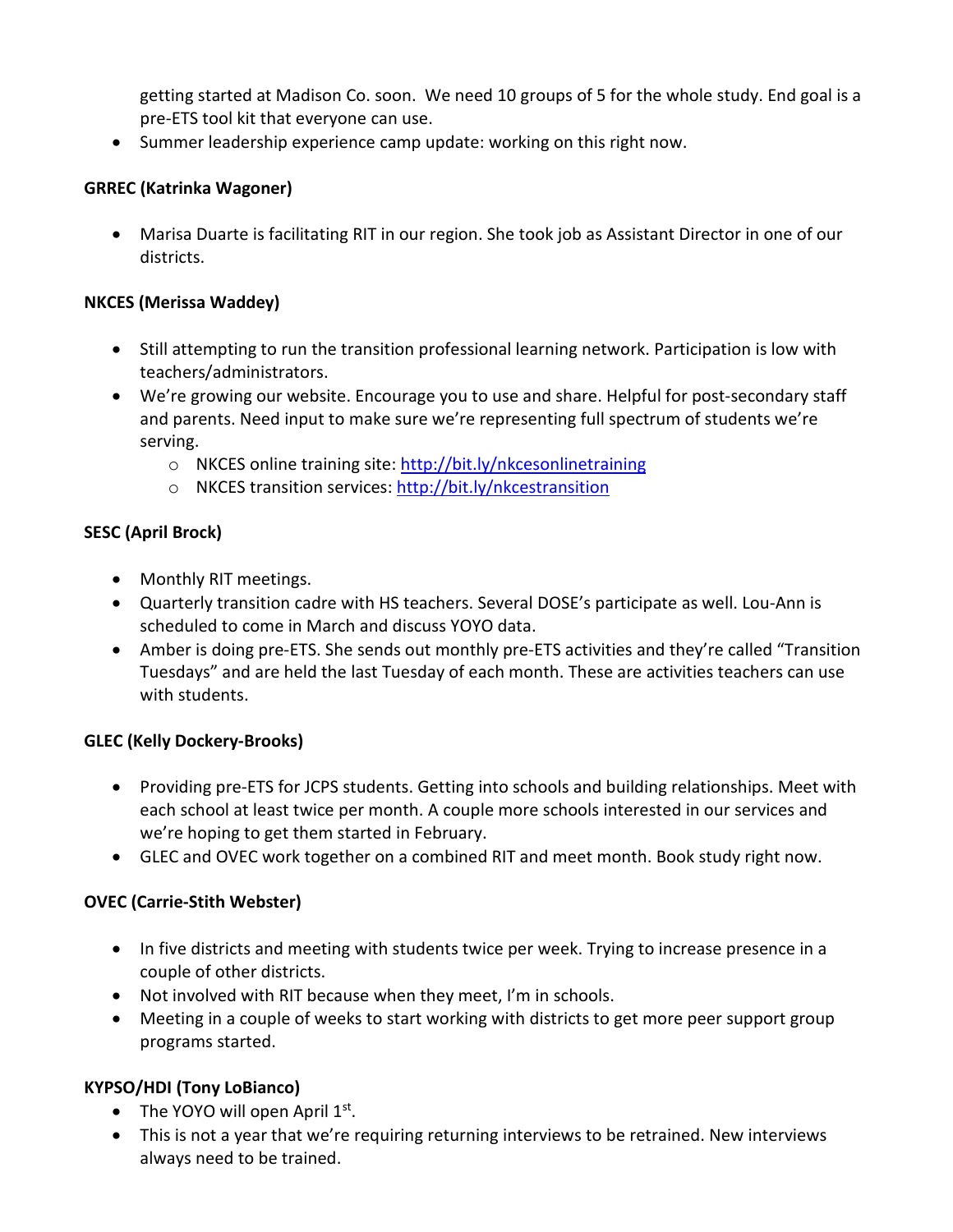- Our system might look a little different on the interviewer end this year. Our IT folks are doing amazing work.
- Just received student data and will upload this soon. You'll have the opportunity to go through the information and encourage districts to make sure lists of students are accurate.
- Received CTE data; worked with Scott and Sherri at KDE. Linked that with last year's YOYO results. Preliminary analysis will tell us interesting things to tell us value of CTE courses and how far one progresses in a CTE track towards employment and postsecondary outcomes. Right now, it looks like it has a huge effect on low incidence disabilities, especially FMD and multiple disability groups. Is it really CTE course or the fact that they're taking any courses? Might need to do more digging. Will continue to look at that so that we can get information out to schools and VR about the value of CTE courses for students with disabilities.
- Laura's presentation was great, and this knowledge can make a huge difference. Hope the information gets down to the school level.

# **KYPSO/HDI (Lou-Ann Land)**

- Looking at and analyzing YOYO data. The additional questions that students choose to answer provide lots of interesting information. Available to help districts/coops use the data to back up conclusions they're drawing and make instructional decisions.
- Working on a student contact form that districts can implement. The form will help ensure that districts have up to date contact information for the student. During YOYO interviewers can use this for students they have trouble contacting which will hopefully get response rates up. We are currently getting feedback from districts on the usability of this form.
- TAALC is a communication project for students with complex communication needs. The Project is hosting 6 ECHO sessions focused on transition every two weeks on Mondays from 4- 5pm ET. Based on discussions, it appears that students are continuing to leave school without a reliable communication system in place and without a robust transition plan. We need to get school teams and families to better develop a vision for the future for this population. TAALC would like to invite your transition cadres to join us.
	- $\circ$  A flyer if included with registration information and the schedule.
	- $\circ$  The next session is February 7<sup>th</sup>. Laura Butler will join us during the February 21<sup>st</sup> session and will talk about person centered planning/communication. Each session includes a 20-minute presentation on a topic, then a teacher will present a case on a student (no identifiable information) in transition who has complex communication needs.

# **CTE/KDE (Luv'Tesha Robertson)**

• When we begin compiling ICA (part of NTACT CBI state transition plan) it may be beneficial during these meetings for each of our teams to report out as well to make sure everyone is aware of work we're doing.

11:50-12:00 Wrap-Up

# **NEXT MEETING DATE: April 29th, 2022**